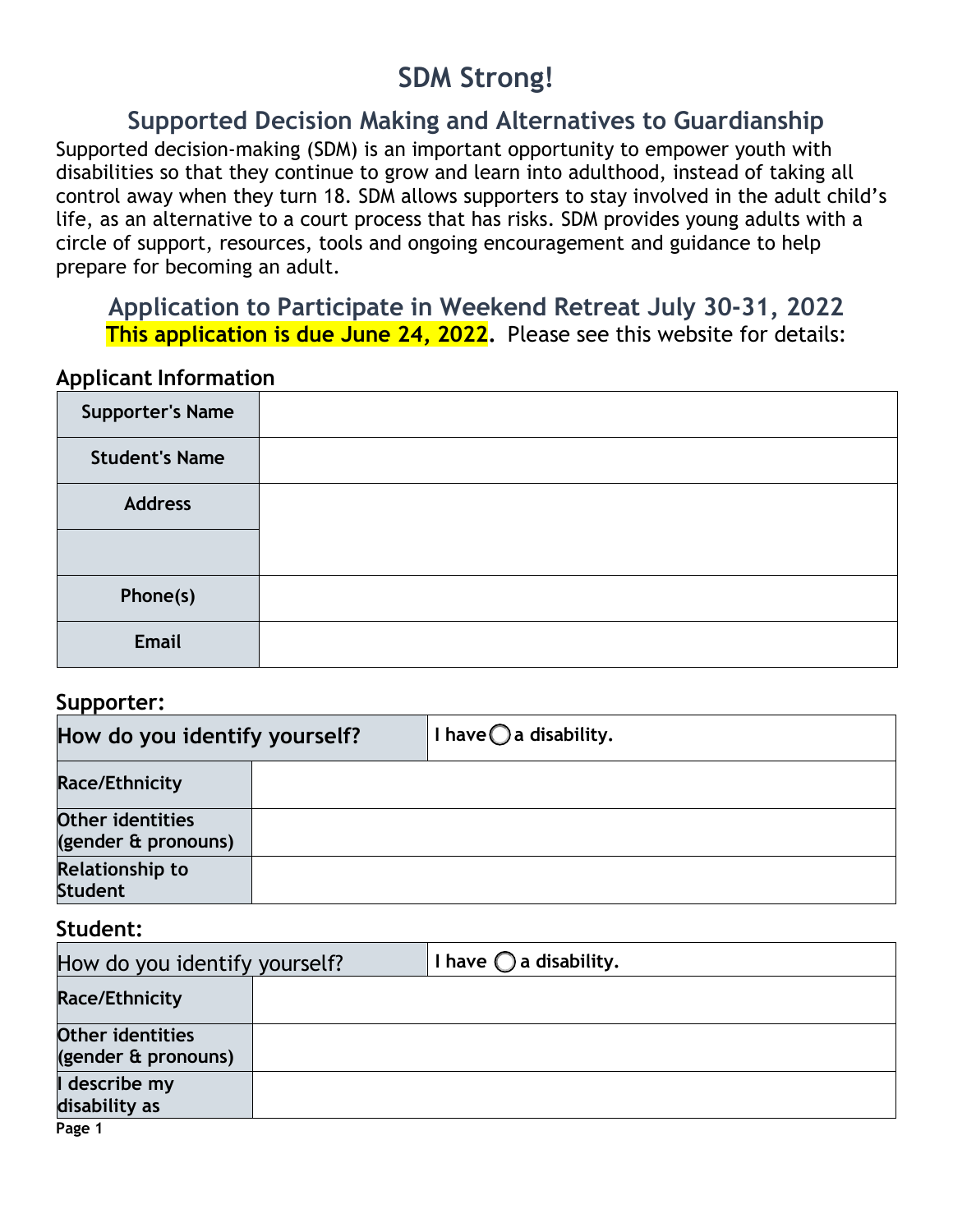**Questions-** Please help us get to know you. Be honest and tell us what you really think! Answers do not have to be long. You can answer on a separate sheet of paper if that is easier.

### **Why are you interested in Supported Decision Making and Alternatives to Guardianship?**

Supporter response:

Student response:

#### **Tell us about the pros and cons of guardianship?**

Supporter response:

Student response: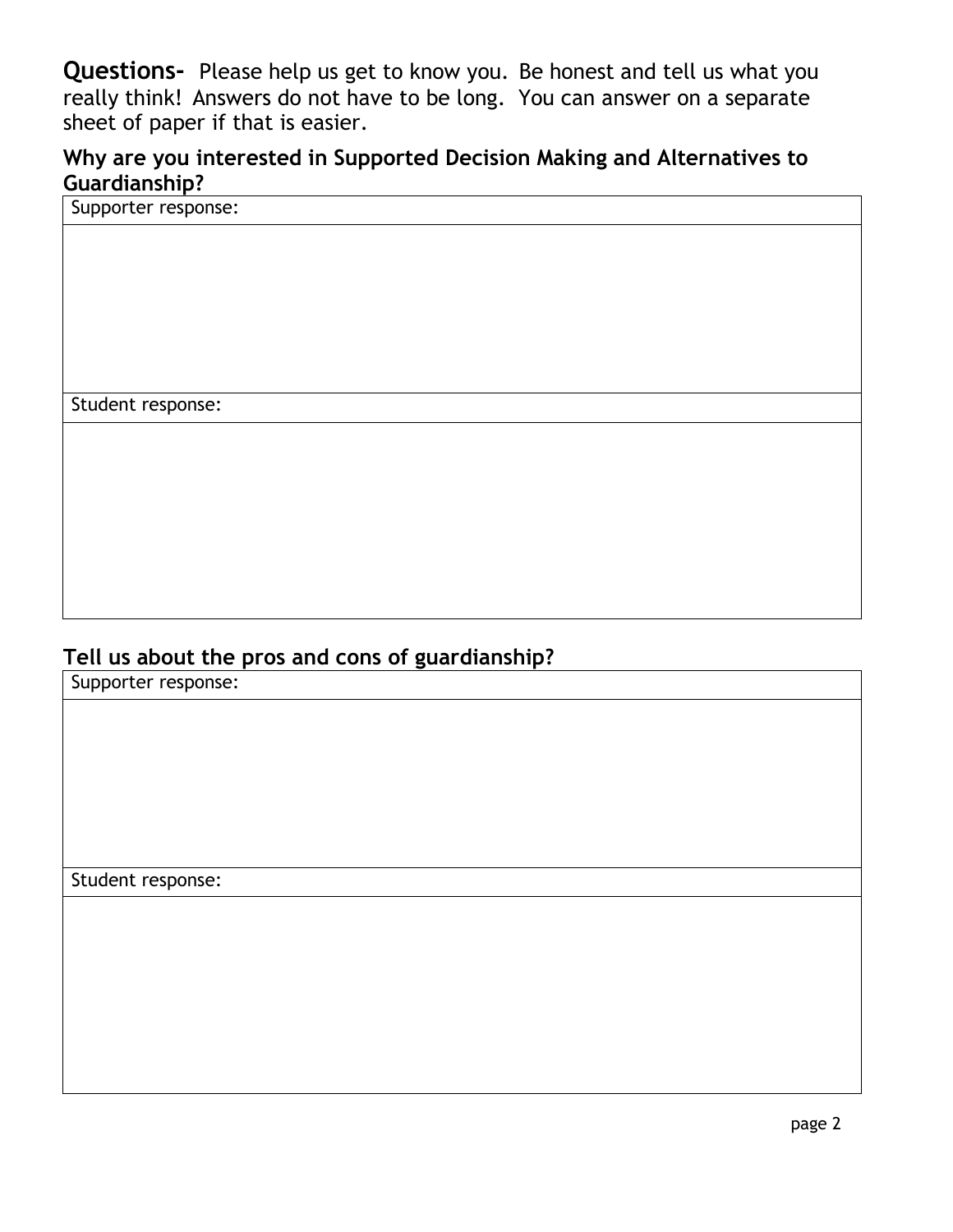#### **What are your dreams for the future?**

Supporter response:

Student response:

# **What are your concerns for the future?**

Supporter response:

Student response: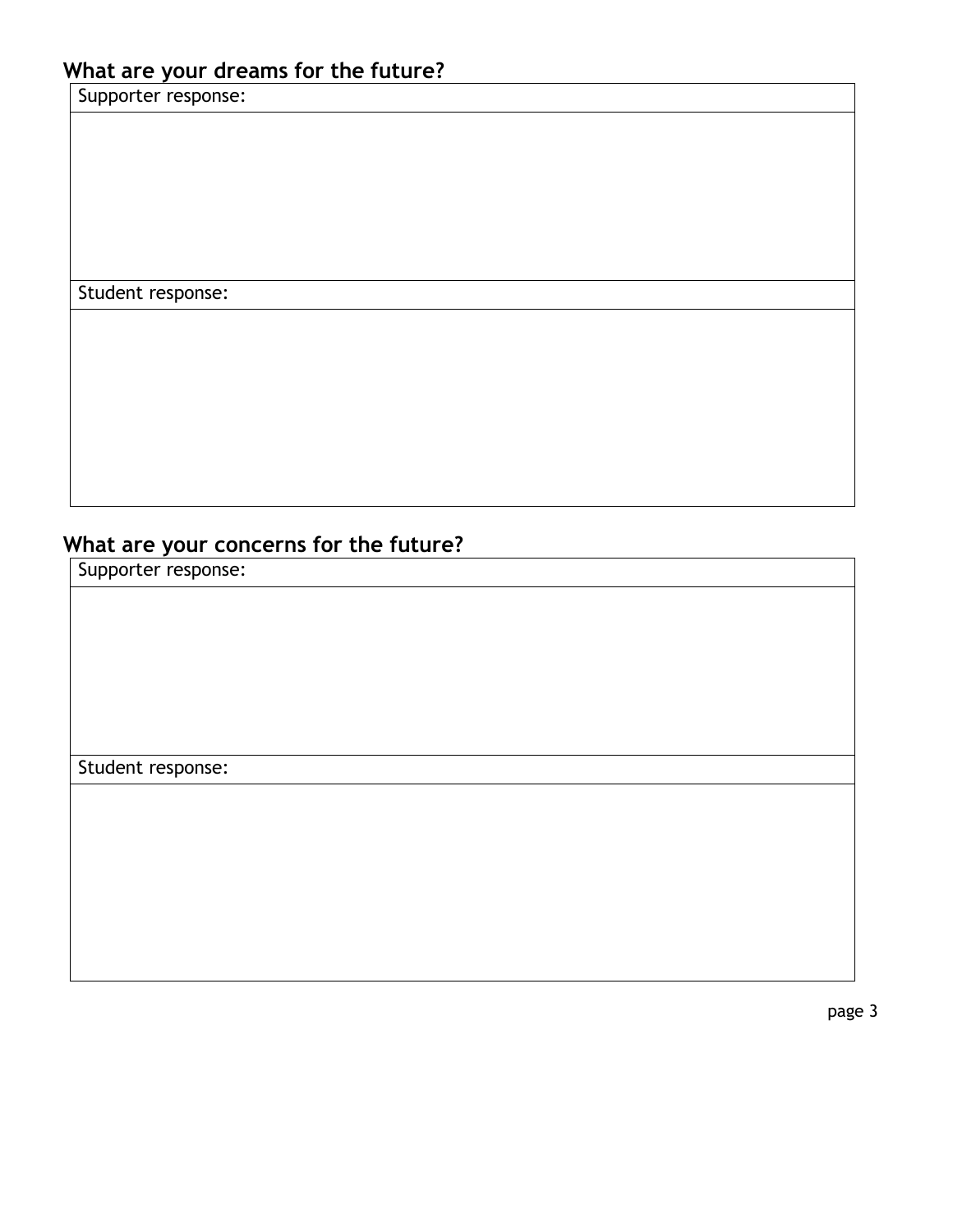### **Please share anything else about you that you want us to know.**

Supporter response:

Student response:

### **References**

Please list any other supporters who are not family members that will be attending who can tell us about your family and why you should be chosen to participate.

| <b>First and Last Name</b> | <b>Relationship to</b><br>Student | <b>Phone</b> |
|----------------------------|-----------------------------------|--------------|
|                            |                                   |              |
|                            |                                   |              |

# **Other**

**How did you hear about the SDM Strong?**